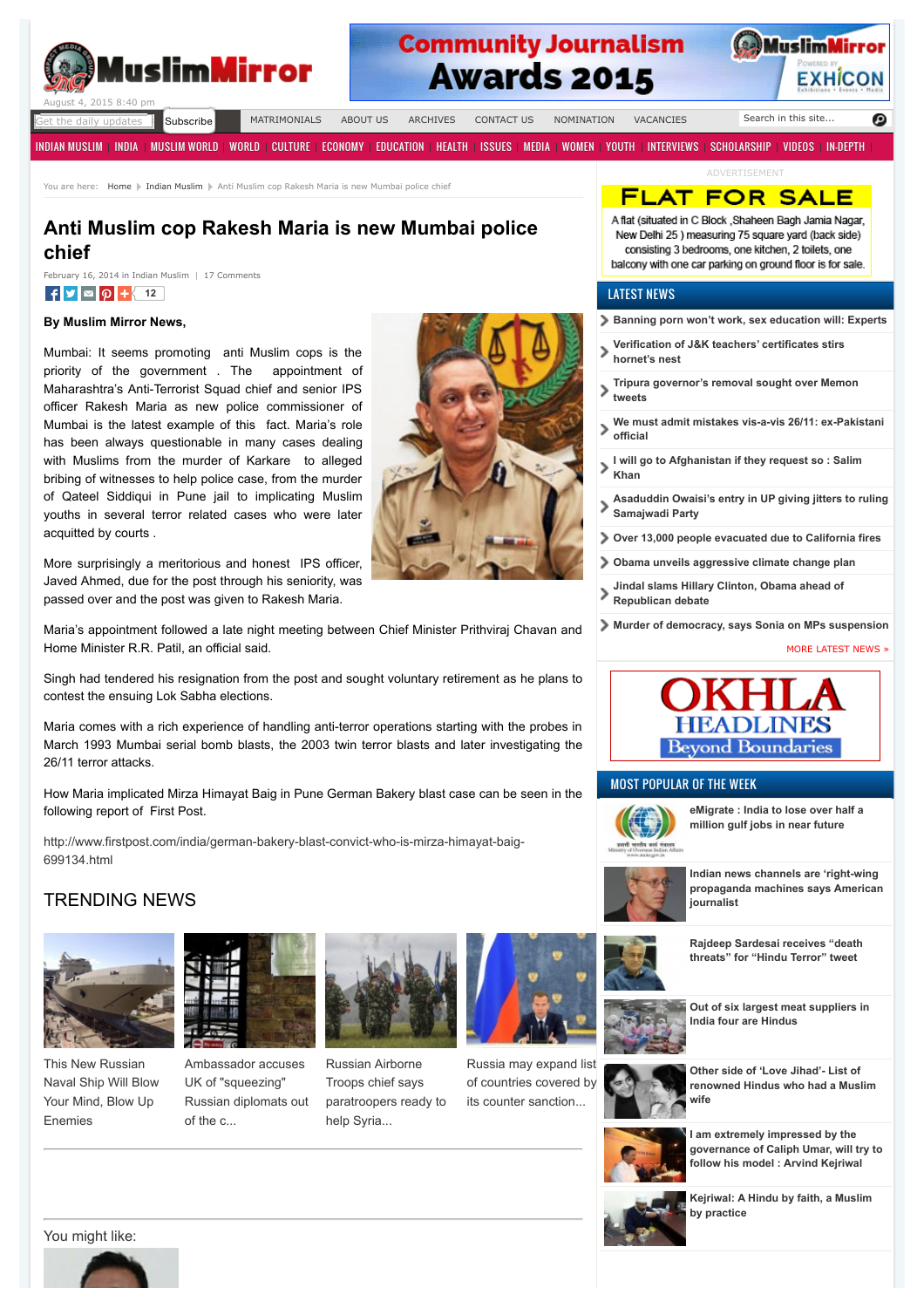

[AIIM demands immediate arrest of Rakesh Maria](http://muslimmirror.com/eng/aiim-demands-immediate-arrest-of-rakesh-maria/)



Maharashtra CM

month



her father with chappals.

admission to the JJ hospital.

['Arrest Nikhil Tikone Immediately' demands Abu Asim Azmi in his letter to](http://muslimmirror.com/eng/arrest-nikhil-tikone-immediately-demands-abu-asim-azmi-in-his-letter-to-maharashtra-cm/)

[Maha CM promises to table Mahmoodur Rahman panel report in Assembly within](http://muslimmirror.com/eng/maha-cm-promises-to-table-mahmoodur-rahman-panel-report-in-assembly-within-month/)

**[BJP government's crafting narrative](http://muslimmirror.com/eng/bjp-governments-crafting-narrative-of-hindu-vs-muslim-terror-is-cover-up-of-its-failures-congress/) of "Hindu vs Muslim terror" is cover up of its failures: Congress**



**["My Hijaab is my Right"](http://muslimmirror.com/eng/my-hijaab-is-my-right/)**



**[Asaduddin Owaisi's entry in UP giving](http://muslimmirror.com/eng/asaduddin-owaisis-entry-in-up-giving-jitters-to-ruling-samajwadi-party/) jitters to ruling Samajwadi Party**

|  | <b>FOLLOW US ON FACEBOOK</b> |
|--|------------------------------|
|  |                              |

RECENT COMMENTS

**[Faiz on Interview with ex-cop Vibhuti Narain Rai](http://muslimmirror.com/eng/interview-with-ex-cop-vibhuti-narain-rai-who-first-saw-the-hashimpura-massacre/#comment-245829) who first saw the Hashimpura massacre [Faiz on Rajdeep Sardesai receives "death threats"](http://muslimmirror.com/eng/rajdeep-sardesai-receives-death-threats-for-hindu-terror-tweet/#comment-245800)** 17 RESPONSES **for "Hindu Terror" tweet**  $\overline{\phantom{a}}$ **[Faiz on Rajdeep Sardesai receives "death threats"](http://muslimmirror.com/eng/rajdeep-sardesai-receives-death-threats-for-hindu-terror-tweet/#comment-245796) Zeeshan for "Hindu Terror" tweet** [February 16, 2014 at 7:02 pm](http://muslimmirror.com/eng/anti-muslim-cop-rakesh-maria-is-new-mumbai-police-chief/#comment-56650) **Nazneen, U.S. on ["My Hijaab is my Right"](http://muslimmirror.com/eng/my-hijaab-is-my-right/#comment-245758)** What nonsense is this? Being anti terrorist doesn't mean anti Muslim. Don't sensationalize the **[Ankit Sharma on Asaduddin Owaisi's entry in UP](http://muslimmirror.com/eng/asaduddin-owaisis-entry-in-up-giving-jitters-to-ruling-samajwadi-party/#comment-245755)** news you dumb reporter. **giving jitters to ruling Samajwadi Party** [REPLY](http://muslimmirror.com/eng/anti-muslim-cop-rakesh-maria-is-new-mumbai-police-chief/?replytocom=56650#respond) **[manthan gujarat on Either Scrap all reservations](http://muslimmirror.com/eng/either-scrap-all-reservations-immediately-or-give-muslims-reservations-immediately/#comment-245731) immediately, or give Muslims reservations Faiz IMMEDIATELY** [February 17, 2014 at 6:26 pm](http://muslimmirror.com/eng/anti-muslim-cop-rakesh-maria-is-new-mumbai-police-chief/#comment-56709) **[Plain Truth on Over 13,000 people evacuated due](http://muslimmirror.com/eng/over-13000-people-evacuated-due-to-california-fires/#comment-245680)** what about when govt didn't give the same post to much senior police offer Javed **to California fires** Ahmed what you can say about that ??? that also a dumb reporting **[The Truth for today on Murder of democracy, says](http://muslimmirror.com/eng/murder-of-democracy-says-sonia-on-mps-suspension/#comment-245662) Sonia on MPs suspension DEPLY [Ankit Sharma on eMigrate : India to lose over half](http://muslimmirror.com/eng/emigrate-india-to-lose-over-half-million-gulf-jobs-in-near-future/#comment-245565) a million gulf jobs in near future MAKhan** [February 18, 2014 at 4:57 pm](http://muslimmirror.com/eng/anti-muslim-cop-rakesh-maria-is-new-mumbai-police-chief/#comment-56794) **[Ankit Sharma on eMigrate : India to lose over half](http://muslimmirror.com/eng/emigrate-india-to-lose-over-half-million-gulf-jobs-in-near-future/#comment-245564) a million gulf jobs in near future** Please see this link: http://www.scribd.com/doc/207529011/Prevention-of-[Terrorism-or-Religious-Intolerance-Stories-of-Torture-as-told-by-the-Victims](http://www.scribd.com/doc/207529011/Prevention-of-Terrorism-or-Religious-Intolerance-Stories-of-Torture-as-told-by-the-Victims) POPULAR COMMENTS [REPLY](http://muslimmirror.com/eng/anti-muslim-cop-rakesh-maria-is-new-mumbai-police-chief/?replytocom=56794#respond) **[COMMENTS](http://muslimmirror.com/eng/anti-muslim-cop-rakesh-maria-is-new-mumbai-police-chief/#tab-comm) [POPULAR](http://muslimmirror.com/eng/anti-muslim-cop-rakesh-maria-is-new-mumbai-police-chief/#tab-pop) [LATEST](http://muslimmirror.com/eng/anti-muslim-cop-rakesh-maria-is-new-mumbai-police-chief/#tab-latest) varun india [TODAY](http://muslimmirror.com/eng/anti-muslim-cop-rakesh-maria-is-new-mumbai-police-chief/#) [WEEK](http://muslimmirror.com/eng/anti-muslim-cop-rakesh-maria-is-new-mumbai-police-chief/#) [MONTH](http://muslimmirror.com/eng/anti-muslim-cop-rakesh-maria-is-new-mumbai-police-chief/#) [ALL](http://muslimmirror.com/eng/anti-muslim-cop-rakesh-maria-is-new-mumbai-police-chief/#)** [February 17, 2014 at 5:50 pm](http://muslimmirror.com/eng/anti-muslim-cop-rakesh-maria-is-new-mumbai-police-chief/#comment-56704) **[Did Bollywood Actress Mamta](http://muslimmirror.com/eng/bollywood-actress-mamta-kulkarni-accepts-islam/)** he is a good and honest police officer. **Kulkarni embrace Islam?** [REPLY](http://muslimmirror.com/eng/anti-muslim-cop-rakesh-maria-is-new-mumbai-police-chief/?replytocom=56704#respond) **[Kejriwal: A Hindu by faith, a Muslim](http://muslimmirror.com/eng/kejriwal-a-hindu-by-faith-a-muslim-by-practice/) by practice Mumbai** [February 17, 2014 at 7:29 pm](http://muslimmirror.com/eng/anti-muslim-cop-rakesh-maria-is-new-mumbai-police-chief/#comment-56715) **[Akbaruddin Owaisi not a Muslim](http://muslimmirror.com/eng/why-mim-not-happy-with-salman-khan/)** Mr Kamble was also sr. to Rakesh maria, why he has not being given a chance, Because he was **leader : Salim Khan** a Dalit? **[Tamil actress Monika converts to](http://muslimmirror.com/eng/tamil-actress-monika-converted-to-islam-to-quit-cinema/)** [REPLY](http://muslimmirror.com/eng/anti-muslim-cop-rakesh-maria-is-new-mumbai-police-chief/?replytocom=56715#respond) **Islam and quits cinema Ambrin, Shaheen Bagh [Muslim extremism, Missionaries : RSS](http://muslimmirror.com/eng/muslim-extremism-missionaries-rss-lists-out-5-biggest-enemies-of-hindutva/)** [February 18, 2014 at 2:34 pm](http://muslimmirror.com/eng/anti-muslim-cop-rakesh-maria-is-new-mumbai-police-chief/#comment-56780) **lists out 5 biggest enemies of** Rakesh Maria appointment as Mumbai Police Chief should be condemned for gross Human **Hindutva**Rights violation. All conscientious people should demand his immediately removal. #RemoveMaria UNDER MARIA The pregnant Shabana was STRIPPED naked and forced to beat

#RemoveMaria UNDER MARIA Rahim Karbelkar pleading for medical aid died within hours of his

ADVERTISEMENTS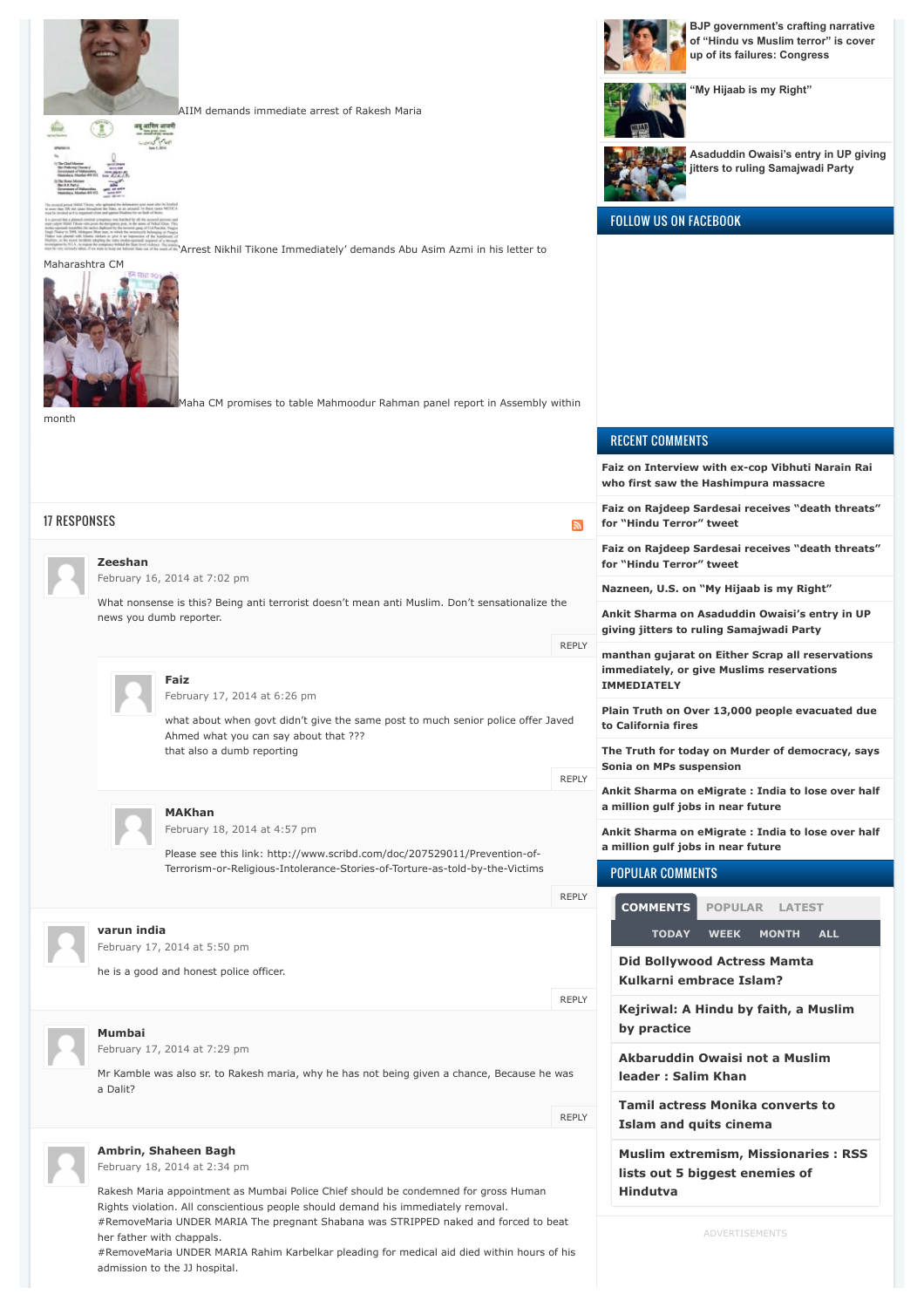#RemoveMaria UNDER MARIA Putting dirty chappals in the mouth of Muslim detainees was a regular practice. #RemoveMaria UNDER MARIA Inserting chilly powder into private parts of Muslim detainees part of torture. #RemoveMaria UNDER MARIA Water was scarce even for drinking. Many Muslim women inmates were forced to drink their urine. #RemoveMaria UNDER MARIA food served to inmates comprised 4 loaves of bread with watery daal at 8: 30 in the evening. #RemoveMaria UNDER MARIA food served to inmates comprised 2 small loaves of bread/pouch of tea at 12:30 in the afternoon. #RemoveMaria UNDER MARIA no medical treatment. Muslims hospitalised beaten `within an inch of their lives' by the police'. **HEENA SADICOTE,BANDRA-WEST** [June 6, 2014 at 7:44 pm](http://muslimmirror.com/eng/anti-muslim-cop-rakesh-maria-is-new-mumbai-police-chief/#comment-70289) hey the way miya men and women even behave with their own they should not be give water **T M Zeyaul Haque** [February 19, 2014 at 8:15 pm](http://muslimmirror.com/eng/anti-muslim-cop-rakesh-maria-is-new-mumbai-police-chief/#comment-56880) Congress NCP real face is exposed. Rakesh Maria appointment as Mumbai Commissioner is a slap on Muslim's face, rule of law and natural justice. Teach these vultures a lesson in coming election. **Mohammad Ansab Hussain** [February 20, 2014 at 5:16 pm](http://muslimmirror.com/eng/anti-muslim-cop-rakesh-maria-is-new-mumbai-police-chief/#comment-56955) Why do Muslim Organizations wake up out of slumber only at the time of elections? Why do they prostitute Muslims just as vote bank and themselves as pimp? [REPLY](http://muslimmirror.com/eng/anti-muslim-cop-rakesh-maria-is-new-mumbai-police-chief/?replytocom=56780#respond) [REPLY](http://muslimmirror.com/eng/anti-muslim-cop-rakesh-maria-is-new-mumbai-police-chief/?replytocom=70289#respond) [REPLY](http://muslimmirror.com/eng/anti-muslim-cop-rakesh-maria-is-new-mumbai-police-chief/?replytocom=56880#respond)

Come election, these so called "Muslim Well wishers" put themselves for auction and goes to the highest bidder.

#Shame #Shame #Shame

If they have any shame left, they should raise the atrocities and high handedness of Rakesh Maria and demand his immediate removal from his post as Mumbai Police Commissioner.

[REPLY](http://muslimmirror.com/eng/anti-muslim-cop-rakesh-maria-is-new-mumbai-police-chief/?replytocom=56955#respond)



### **rajnish/delhi**

[February 24, 2014 at 2:22 am](http://muslimmirror.com/eng/anti-muslim-cop-rakesh-maria-is-new-mumbai-police-chief/#comment-57130)

Guy's stop this victimhood attitude . Maria is one of the best police officers India has. He is an great patriot who has played mazor role in eliminating national enemies . May be he would have made few mistake which would have caused collateral damage leading to injustice to some innocent youths . To try and portray and discredit all his work based on any isolated mistake is unjustified . Guy who died in Pune jail was an known terrorist and just because some terrorist got away due to loop holes in our legal system doe not make them innocent and gives anyone right to sully whole system . This type of reaction from significant section of Muslims creates suspicion about their intent . In India 80% criminals get away from our legal system due to incompetence and meager resources of our police , does that means that some alien is doing these crimes . Our politician get away in scam does that mean they are innocent . In fact during terror attack on 26/11 it seemed that he was restrained by then commissioner to take actions to mitigate losses. Stop the nonsense of sullying Karkare's martyrdom by doing so you are insulting family of this brave son of India. Come out from the world of conspiracy theories which seem to have become specialty of Muslim societies all over the world . Israel did 9/11, India self inflicted terror attacks and blamed Islamic radicals , IM does not exists and is creation of IB & CBI , all terrorist caught are innocent and India is targeting Muslims . Floating fantastic theories to negate crime against humanity being done by a section of Muslims inspired by its interpretation of Islam although most Muslims have nothing to do with these animals but it seems large section of Muslim population tries to dilute these crimes by giving legitimacy to these conspiracy theories intended to shift blame and infact to put blame on victim himself . This pattern of conspiracy theories has become very pervasive in gone by decade is . Prior to this they use to to defend terror acts in name of interpreted injustice being done to Muslims . World now understands this strategy of Political Islam and no more non Muslim world can be hoodwinked . This game which started after first world war by Islamic Ideologue like Mr. Maududi of india and Hassan al-Banna of Egypt for setting the agenda of Political Islam for world dominance has been exposed in the age of Internet as no more can these guy's work clandestinely in secrecy by having 2 faces , one for Muslim ummah exhorting jihad by all means , adapting as per the situation they find themselves at that point of time ( when minority use secularism to undermine majority and play victimhood to the hilt , take offence at the drop of the hat and get ballistic , If in majority give no space to non Muslims and keep them in repressive and humiliating subjugation ) to ensure dominance of Islam .Other face for rest of the world which presents Islam as an religion of peace for keeping non Muslims unaware of war ( demographic , Ideological , Financial , political ) preparation of Islamic world till the time they become powerful enough to take over the world. Using taqia very adroitly .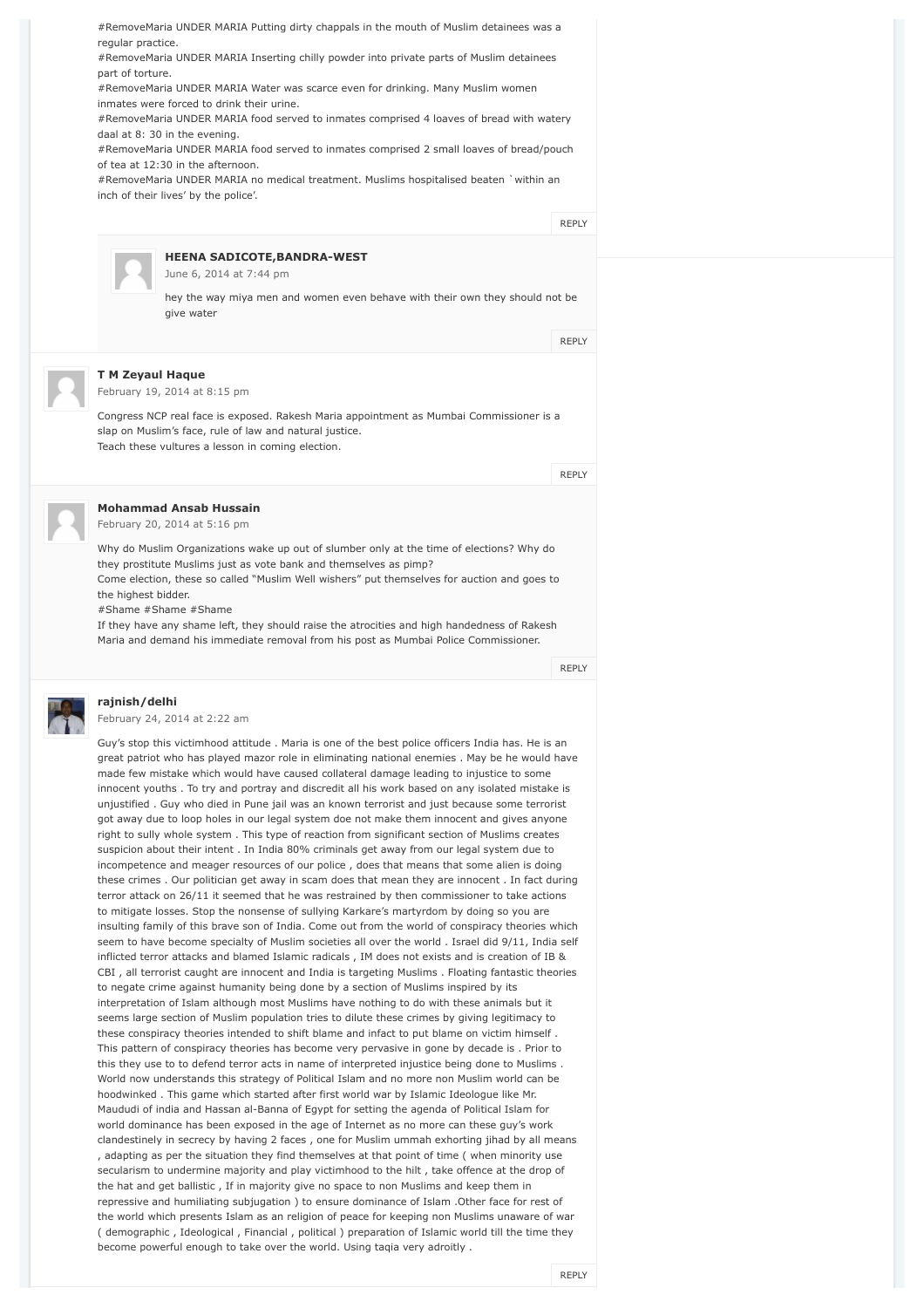#### **Mahesh Mumbai**

[April 11, 2014 at 12:15 pm](http://muslimmirror.com/eng/anti-muslim-cop-rakesh-maria-is-new-mumbai-police-chief/#comment-60621)

This is sad depiction. Why you, as a journalist, cloud people's mind. This article is written in poor taste and with some prejudice / pre-conceived notion. please do not do this

**[REPLY](http://muslimmirror.com/eng/anti-muslim-cop-rakesh-maria-is-new-mumbai-police-chief/?replytocom=60621#respond)** 

**Kartikey , bhopal** [April 11, 2014 at 8:09 pm](http://muslimmirror.com/eng/anti-muslim-cop-rakesh-maria-is-new-mumbai-police-chief/#comment-60643)

He is a good officer. He has finished dons in mumbai he has done more good things likd mumbai attack. He is one of the best officer in the country.

[REPLY](http://muslimmirror.com/eng/anti-muslim-cop-rakesh-maria-is-new-mumbai-police-chief/?replytocom=60643#respond)



### **HEENA SADICOTE,BANDRA-WEST**

[June 6, 2014 at 7:48 pm](http://muslimmirror.com/eng/anti-muslim-cop-rakesh-maria-is-new-mumbai-police-chief/#comment-70293)

why dont you do something about dirty society membars don in illegal building on hill road trying to get me locked up by using my legal ideas f

[REPLY](http://muslimmirror.com/eng/anti-muslim-cop-rakesh-maria-is-new-mumbai-police-chief/?replytocom=70293#respond)

#### **Ambrin, Shaheen Bagh**

[April 12, 2014 at 1:23 am](http://muslimmirror.com/eng/anti-muslim-cop-rakesh-maria-is-new-mumbai-police-chief/#comment-60660)

What is shocking is some of blatant communal fascists mindset are defending the indefensible acts of Rakesh Maria. Police officers are assigned the noble duties of defending and protecting the rights of its citizens, follow the general procedural rule of law but unfortunately some of them like Rakesh Maria violates the very principles of law. Protector these noble laws infringes the rights of citizens as enshrined in the Indian Constitution turn into tormentors. It is disgusting to see such officers sitting on high positions of power. They should be dismissed from the police force and prosecuted under IPC for blatant Human Rights violations and inexplicable tales of atrocities committed against your fellow citizens whom they are paid to protect. Its sanghi mindset rancour against Muslims defend the indefensible acts of Rakesh Maria. Maria who ought to be behind bar is still continuing as Mumbai Police Commissioner. Shame Shame Shame

[REPLY](http://muslimmirror.com/eng/anti-muslim-cop-rakesh-maria-is-new-mumbai-police-chief/?replytocom=60660#respond)



## **HEENA SADICOTE,BANDRA-WEST**

[June 6, 2014 at 7:46 pm](http://muslimmirror.com/eng/anti-muslim-cop-rakesh-maria-is-new-mumbai-police-chief/#comment-70290)

well muslim men as well as i have to say slumy society members of fisherflk kind helped in my human rights violationas well his crokked miya lawyer

[REPLY](http://muslimmirror.com/eng/anti-muslim-cop-rakesh-maria-is-new-mumbai-police-chief/?replytocom=70290#respond)

#### **HEENA SADICOTE,BANDRA-WEST**

[June 6, 2014 at 7:41 pm](http://muslimmirror.com/eng/anti-muslim-cop-rakesh-maria-is-new-mumbai-police-chief/#comment-70288)

Bandra police station corruption,lady police harassment

hey sir/man since 2010 i have been under illegal surveillance-ipc 509 by my sick miya dad and sicker society members

in 2010 i went to ask report under simple procedure and fat lady police forcibly locked me up and helped my sick dad who thinks that if women aren't humble and dont give sex they should be locked up in masina without a court order

and in may 4 2014 again the lady police suslla and the same fat lady police and would not lodge my it act vs 66 and right to privacy 21in constitution complaint helping in my molestation by dirty family miya men and even threats by sick meena apts hill road bandra west people who live in society without Conveyance

have an introspection???…



#### **Satish/mumbai**

[April 30, 2015 at 7:41 am](http://muslimmirror.com/eng/anti-muslim-cop-rakesh-maria-is-new-mumbai-police-chief/#comment-111013)

Before commenting on the credentials of Mr Maria, Muslims need to comment on their community to give us the answer of high criminalization among Muslims. Why is it that 99 % of terrorist acts are by Muslims? Why is it that they think a Muslim are innocents despite the dastardly acts by their brothers within and outside India. And why do they need to think that a police commissioner if Hindu by religion cannot be secular ? This is plain ghetto attitude that for Muslims to be safe.. Every head and tail in governance needs to be of their religion only. They never will be part of mainstream with such sick attitude.

[REPLY](http://muslimmirror.com/eng/anti-muslim-cop-rakesh-maria-is-new-mumbai-police-chief/?replytocom=111013#respond)

#### LEAVE A REPLY

Your email address will not be published. Required fields are marked **\***